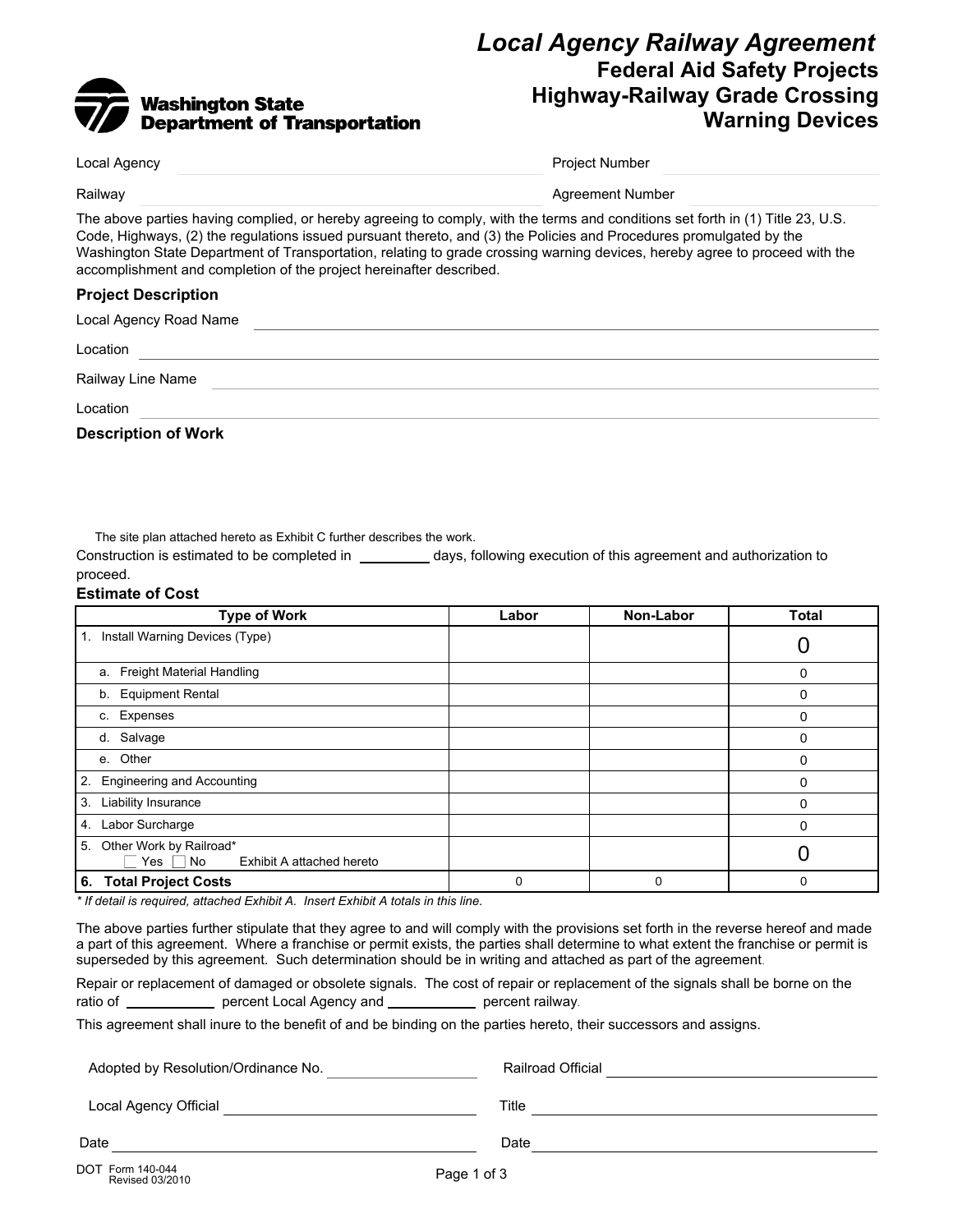# **I. Scope of Work**

The Railway will provide all the work, labor, materials, and services to install the warning devices hereinafter called "signals" as described and set forth in the "Project Description" and "Estimate of Cost."

The Railway will provide all the work, labor, materials, and services to install the warning devices hereinafter called "signals" as described and set forth in the "Project Description" and "Estimate of Cost."

The Local Agency shall perform those services necessary to facilitate the processing of all necessary documents required for the orderly progress of the project in accordance with the policies and procedures of the Washington State Department of Transportation (hereinafter called "Department") and the Federal Aid Policy Guide of the Federal Highway Administration (hereinafter called "FHWA."

The Local Agency shall install without expense to the Railway advance warning signs, standard pavement markings for railroad crossings, and guardrails or barriers to protect the signals from highway traffic when such protection is required.

#### **II. Funding**

The project will be financed in conformity with FHWA regulations adopted for safety improvement projects authorized in the Transportation Equity Act for the 21st Century.

## **III. Payment**

Upon written authorization by the Local Agency, the Railway may proceed with the project. Following execution of this agreement, progress bills may be submitted to the Local Agency for the cost of labor, materials, and other services provided to date of billings and as shown in the Estimate of Cost or supplemental estimates of cost furnished by the Railway and accepted by the Local Agency, the Local Agency shall pay such progress billings promptly upon receipt. Final and detailed billing of all incurred costs shall be made by the Railway within one year of project completion, and the Local Agency shall pay all eligible amounts of such bill, less progress payments previously made.

The Local Agency agrees to reimburse the Railway for the amount shown in the Estimate of Cost for the actual cost of labor, materials, and other services furnished by the Railway pursuant to this agreement, provided the costs are eligible.

#### **IV. Availability of Records**

All project records in support of all costs incurred and expenditures are to be kept and maintained by the Railway and by the Local Agency in accordance with Subchapter B, Subpart H or Section 140.922(c) of the C.F.R.

The records shall be open to inspection by the Department and FHWA at all reasonable times and shall be retained and made available for such inspection for a period of not less than three years from the final payment of any funds to the Railway.

#### **V. Maintenance of Facility**

Upon completion of installation, the Railway shall operate and maintain the signals as required by law. The Local Agency will maintain the advance warning signs, the standard pavement markings for railroad crossings, and protecting barriers or guardrails at Local Agency expense. However, in the event that any existing or future legislation makes federal, state, or other public funds available for the operation, maintenance, repair, or replacement of signals at grade crossings, the Local Agency shall cooperate with the Railway to secure said funds for the operation, maintenance, repair, or replacement of the signals installed pursuant hereto. This agreement may be supplemented and amended as necessary for the operation and maintenance of said signals to qualify for such funds.

#### **VI. Repair or Replacement of Damaged or Obsolete Facility**

In the event one or more of the signals installed under this agreement are partially or wholly destroyed and its or their replacement value or cost of repairing cannot be recovered from the person or persons responsible for such destruction, then in that event, cost of repair of the signals or cost of installation of a new signal or signals shall be borne on a ratio agreed upon by the Railway and the Local Agency as specified on the front hereof.